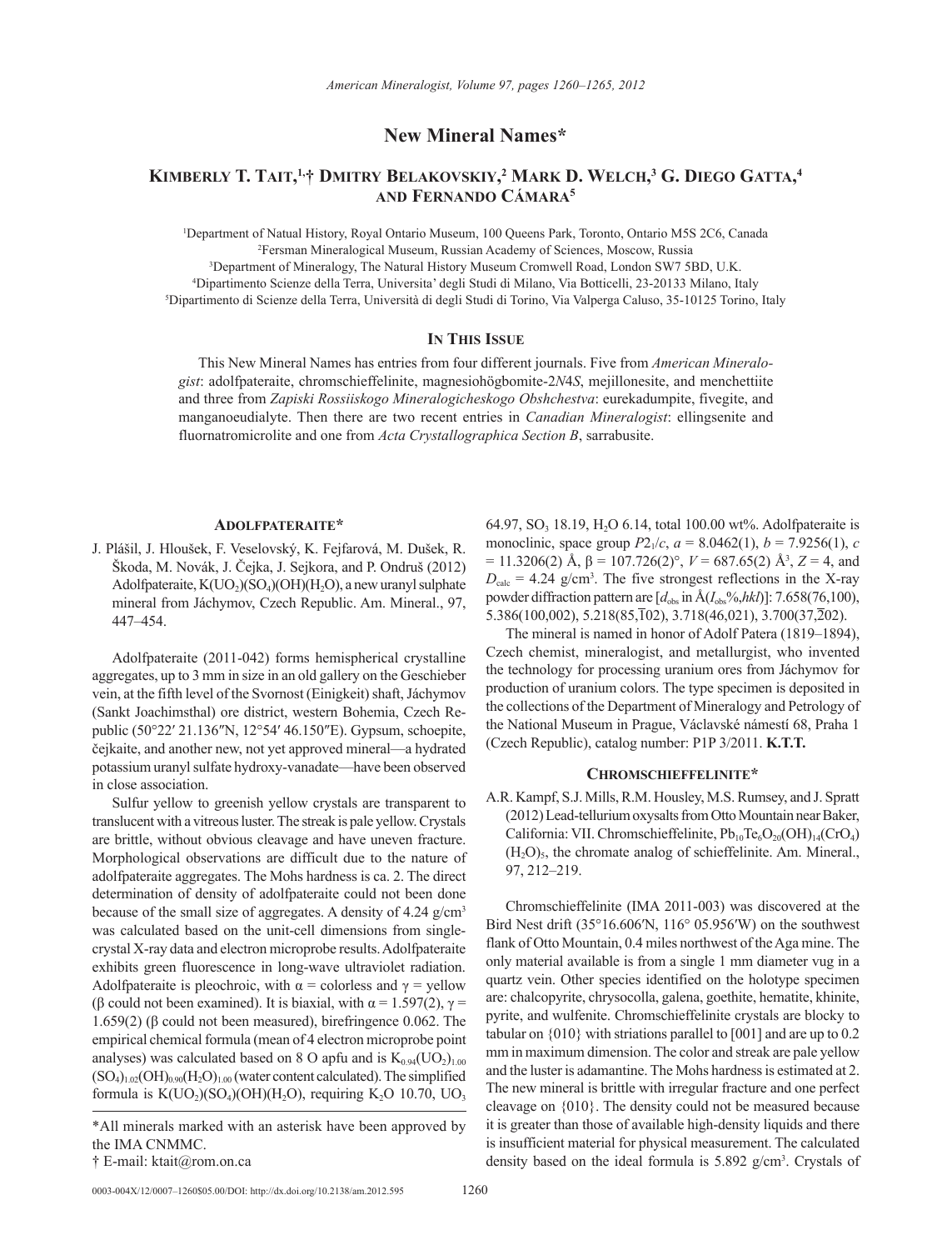chromschieffelinite are biaxial (–) with the indices of refraction:  $\alpha = 1.930(5)$ ,  $\beta = 1.960(5)$ , and  $\gamma = 1.975(5)$ , measured in white light. The  $2V$ , measured directly on a spindle stage, is  $68(2)^\circ$ , while the calculated 2*V* is 69.6°. The dispersion is  $r < v$ , strong, orientation is  $X = \mathbf{b}$ ,  $Y = \mathbf{c}$ ,  $Z = \mathbf{a}$ . No pleochroism was observed. Electron microprobe analysis provided: PbO 59.42, TeO<sub>3</sub> 29.08,  $CrO<sub>3</sub>$  1.86, H<sub>2</sub>O 6.63 (structure), total 96.99 wt%; the empirical formula (based on 6 Te) is  $Pb_{9.65}Te_6O_{19.96}(OH)_{14.04}(CrO_4)_{0.67}$  $(H_2O)_{6.32}$ . The strongest powder X-ray diffraction lines are  $d_{obs}$  in Å(*I*obs%,*hkl*)]: 9.814(100,020), 3.575(41,042,202), 3.347(44,222), 3.262(53,241,060,113), 3.052(45,311), 2.9455(55,152,133), 2.0396(33,115,353), and 1.6500 (multiple) 33. One holotype specimen (consisting of two pieces) is deposited in the Natural History

# Museum of Los Angeles County, catalog number 63511. **K.T.T. Ellingsenite\***

V.N. Yakovenchuk, G.Yu. Ivanyuk, Y.A. Pakhomovsky, E.A. Selivanova, and J.A. Mikhailova (2011) Ellingsenite,  $Na<sub>5</sub>Ca<sub>6</sub>Si<sub>18</sub>O<sub>38</sub>(OH)<sub>13</sub>.6H<sub>2</sub>O$ , a new martinite-related mineral species from phonolite of the Aris alkaline complex, Namibia. Can. Mineral., 49, 1165–1173.

Ellingsenite is structurally related to the reyerite-gyrolite group of CSH "cement" sheet silicates, but has major interstitial Na between the polyhedral layers. It is pointed out that synthetic Al-substituted analogues of this mineral could have potential as an effective cation-exchanger for K and Cs, and for removing heavy metals from groundwaters. The mineral occurs in hydrothermally altered phonolite of the Aris alkaline complex in Namibia, SW Africa. The crystals occur as radiating sheaves in white spherular aggregates (up to 3 mm) of rhomb-like crystals that are flattened on {001} and elongated along [100]. It has a perfect (001) cleavage. Individual crystals are colorless and have a vitreous luster, whereas crystal aggregates are white and have a silky luster. The mineral is biaxially negative with  $\alpha$  = 1.520,  $\beta$  = 1.534,  $\gamma$  = 1.536, 2*V* = 5°.

Electron-microprobe analysis (WDS) and  $H_2O$  analysis by the Penfield method gave an empirical composition ( $wt\%$ ): Na<sub>2</sub>O 9.26, SiO<sub>2</sub> 60.35, K<sub>2</sub>O 0.23, CaO 17.35, H<sub>2</sub>O 12.5, S 99.69. Structure solution and refinement was carried out using a Bruker APEX CCD diffractometer ( $M \circ K \alpha$ ). The crystals were problematic and showed poor diffraction characteristics (multi-crystal "powder" components to diffraction spots indicative of significant orientation variation). The best crystal  $(0.12 \times 0.12 \times 0.01 \text{ mm}^3)$  was used to collect reflection data for structure determination. The structure was solved and refined in triclinic space group *P*1. Unitcell parameters obtained from the single-crystal XRD study are:  $a = 9.576(11), b = 5.577(11), c = 16.438(19)$  Å,  $\alpha = 85.85(2)^\circ$ ,  $\beta$ = 75.23(2)°, γ = 60.142(14)°, *V* = 1262(3) Å<sup>3</sup> (*Z* = 1). Isotropic structure refinement gave final agreement indices of  $R_1 = 0.247$ ,  $wR_2 = 0.526$  and goodness-of-fit 1.089. The high *R* values result from poor crystal quality. An attempt to refine in space group *P*1 did not lead to any improvement in refinement quality. Nonetheless, the essential structure topology of ellingsenite was identified and a crystal-chemically realistic approximate structure obtained. The mineral is clearly related to the reyerite-gyrolite structures but has essential interlayer Na. Only one interlayer Na atom was located, perhaps reflecting the limitations of the diffraction data. The  $T_2$ O $T_2$  polyhedral sheets comprise an O layer of edge-sharing

octahedrally coordinated Ca and Na atoms (one Na at a center of symmetry and three non-equivalent Ca atoms at general positions). One Ca site has a significant Na content, refined within error as 50% Ca + 50% Na.  $^{[6]}$ Na-O bonds range 2.39–2.64 Å (with two further possible long bonds at 2.96 Å giving 8-coordination), and  $^{[6]}$ Ca-O range 2.27–2.63 Å. The Na-Ca O layer is sandwiched between two identical  $T_2$  layers of corner-linked  $SiO_4$  tetrahedra related by a center of symmetry at the Na1 site. The  $T_2$  layer consist of isolated hexagonal rings of corner-linked tetrahedra bonded to the O layer by an apical oxygen atom. The hexagonal rings are connected to each other via single  $SiO<sub>4</sub>$  tetrahedra that are pointing away from the O layer towards the interlayer where their apical oxygen atoms form putative silanol groups, evidence for which is found in the infrared spectrum (see below). Two oxygen atoms were identified as belonging to  $H<sub>2</sub>O$  groups and their refined site occupancies were 0.25(5) and 0.73(5). The interlayer Na2 site lies above the center of the underlying hexagonal ring of tetrahedra, and its site occupancy was refined as  $0.86(4)$ . The  $T<sub>2</sub>OT<sub>2</sub>$  layer of ellingsenite has the composition  $\{Na_{1.9}Ca_{5.1}[Si_8O_{20}]X_2\}$  where  $X=$ O, OH. The interlayer space in ellingsenite is  $\sim$ 2.3 Å.

Based upon the chemical analysis and structure determination, the empirical crystal-chemical formula of ellingsenite  $(O = 57)$ is  $(Na_{4.95}K_{0.09})_{\Sigma=5.04}(Ca_{5.57}Na_{0.43})_{\Sigma=6.00}Si_{18.10}O_{38}(OH)_{13}\cdot 6H_2O$ , and the corresponding ideal formula is  $Na<sub>5</sub>Ca<sub>6</sub>Si<sub>18</sub>O<sub>38</sub>(OH)<sub>13</sub>·6H<sub>2</sub>O (Z =$ 1). Unit-cell parameters obtained from X-ray powder diffraction (Debye-Scherrer camera, 114.7 mm, Fe*K*a) are: *a* = 9.55(3), *b* = 9.395(8), *c* = 16.329(3) Å,  $\alpha$  = 100.2(1)°,  $\beta$  = 94.9(2)°,  $\gamma$  = 117.8(2)°,  $V = 1251(8)$  Å<sup>3</sup> ( $Z = 1$ ). The strongest lines in the X-ray powder diffraction pattern are  $\left[d_{\text{obs}}\right]$  in  $\rm{A}(I_{obs}\%$ *,hkl*]: 15.50(100,001),  $3.023(33,3\overline{2}1), 3.159(30,005), 1.827(27,511), 2.791(24,2\overline{1}4),$  $4.22(16,\overline{2}01)$ ,  $4.98(14,012)$ ,  $4.89(14,\overline{1}\overline{1}1)$ . An infrared absorption spectrum for ellingsenite powder is reported in which wide bands at 1630 and 3460  $cm^{-1}$  are assigned to interlayer  $H_2O$ ; mediumstrength bands at 1360 and 3260 cm<sup>-1</sup> are assigned to vibrations of silanol groups, Si-(OH). Bands at 780 and 3600 cm-<sup>1</sup> are assigned to libration and stretching modes, respectively, of OH groups. Overall, the infrared spectrum of ellingsenite is similar to that of gyrolite.

Finally, the authors note that the close structural relationship of ellingsenite to the reyerite-gyrolite group implies that its formula should be rewritten on the basis of the  $[Si_8O_{20}]$  radical that it shares with these minerals. They propose a corrected empirical structural formula  $(Na_{1.84}K_{0.04})_{\Sigma=1.88}(Ca_{2.46}Na_{0.54})_{\Sigma=3.00}$  $Si_8O_{19,34}(OH)_{0.66}$ : 5.34H<sub>2</sub>O (*Z* = 2), and the corresponding ideal formula is  $Na_2(Na,Ca)_3[Si_8O_{19}(O,OH)]$  5H<sub>2</sub>O (*Z* = 2). **M.W.** 

#### **Eurekadumpite\***

I.V. Pekov, N.V. Chukanov, A.E. Zadov, A.C. Roberts, M.C. Jensen, N.V. Zubkova, and A.J. Nikischer (2010) Eurekadumpite  $(Cu,Zn)_{16}(TeO_3)_2(AsO_4)_3Cl(OH)_{18}$  7H<sub>2</sub>O—a new hypergene mineral. Zap. Ross. Mineral. Obshch., 139(4), 26–35 (in Russian, English abstract). Geol. Ore Deposits, 53(7), 575–582 (2011; in English).

A new mineral eurekadumpite was discovered at the old dumps of Centennial Eureka mine, Tintic district, Juab Co., Utah, U.S.A. It was found in 1992 in the oxidation zone of quartz-sulfide ores containing tellurides (mostly hessite) and is one of the most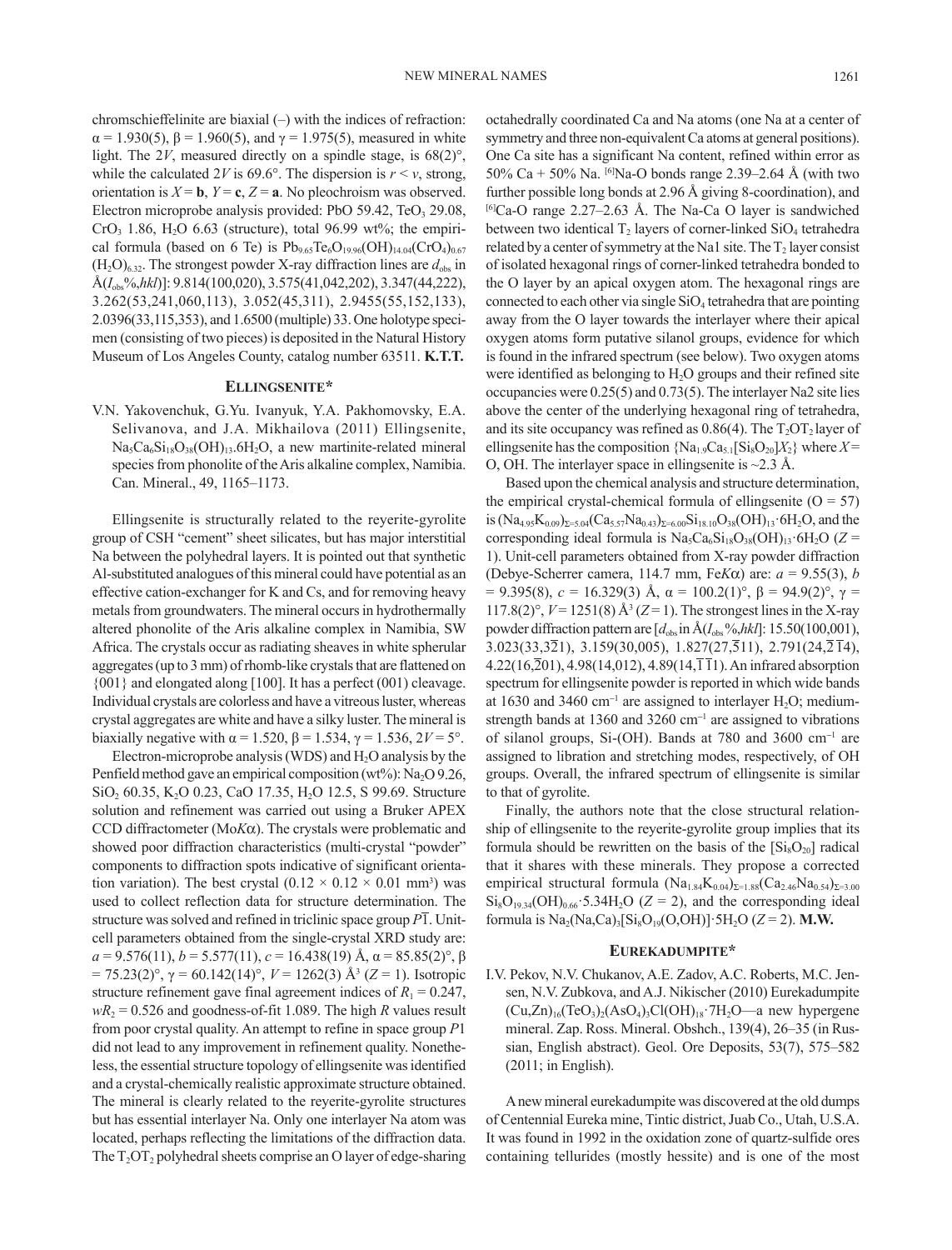common hypergene Te mineral at this mine. Eurekadumpite occurs in small cavities and in fractures in quartz with mcalpineite, malachite, Zn-bearing olivenite, goethite, and Mn oxides. Other tellurates and tellurites found at the mine are: jensenite, leisingite, frankhawthorneite, juabite, utahite, quetzalcoatlite, and xocomecatlite. The mineral forms spherulites and rosettes up to 1 mm, its clusters and crusts up to  $1.5 \times 1.5$  cm. The individual crystals are extremely thin (less than 1 μm) splitted leaflets round or with hexagonal outlines up to 0.5 mm in plane. Eurekadumpite is deep blue-green or turquoise-colored, silky in aggregates and pearly on individual flakes with a blue-green streak. Flakes are flexible, but not elastic. Cleavage is mica-like perfect on {010}. Mohs hardness of 2.5–3.  $D_{\text{meas}} = 3.76(2)$ ,  $D_{\text{calc}} = 3.826$  g/cm<sup>3</sup>. The mineral is optically biaxial negative (–),  $\alpha = 1.69(1)$ ,  $\beta = \gamma = 1.775(5)$ ,  $2V_{\text{meas}} =$ 10(5)°.  $X = b$ . Pleochroism is strong:  $Y = Z =$  deep blue-green, X  $=$  light turquoise-colored,  $Y = Z > X$ . IR absorption bands (cm<sup>-1</sup>, strongest lines italic, w = weak) are: *3400*, *2990*, 1980w, 1628, 1373w, 1077, *1010*, 860, 825, 803, 721w, *668*, 622, 528, *461*. The IR spectrum shows the presence of the  $(Te^{4+}O_3)^{2-}$  and  $(As^{5+}O_4)^{3-}$ anionic groups, H<sub>2</sub>O, and OH<sup>-</sup> groups coordinating cations Cu and Zn. The chemical composition of eurekadumpite was determined by WDS on a Camebax SX 50 microprobe. H<sub>2</sub>O was determined by Alimarin method. The absence of C-, N-, and B-containing groups is confirmed by IR data. The average (range) of 14 analyses gave: FeO 0.04 (0.00–0.1), CuO 36.07 (35.3–38.5), ZnO 20.92  $(20.0-21.6)$ , TeO<sub>2</sub> 14.02 (13.1–15.0), As<sub>2</sub>O<sub>5</sub> 14.97 (13.2–15.9), Cl 1.45 (1.3–1.7), H<sub>2</sub>O 13.1, -O=Cl<sub>2</sub> 0.33, sum 100.24 wt%. The empirical formula based on 2 atoms of Te is:  $(Cu_{10.32}Zn_{5.85}Fe_{0.01})_{\Sigma 16.18}$  $(TeO<sub>3</sub>)<sub>2</sub>(AsO<sub>4</sub>)<sub>2.97</sub>[Cl<sub>0.93</sub>(OH)<sub>0.07</sub>](OH)<sub>18.45</sub>·7.29H<sub>2</sub>O. The ideal$ ized formula is:  $(Cu,Zn)_{16}(TeO_3)_2(AsO_4)_3Cl(OH)_{18}$  7H<sub>2</sub>O. Powder X-ray diffraction data were obtained using a STOE IPDS II single-crystal diffractometer with IP detector (filtered Mo*K*α radiation). The strongest lines on the diffraction pattern [*d*obs (Å)(*I*obs%,*hkl*)] are: 18.92(100,010), 9.45(19,020), 4.111(13,201), 3.777(24,050,221,041), 2.692(15,311,151,302), 2.524(41,170,252,171), 1.558(22,482,3.10.1,024). The mineral is monoclinic (pseudohexagonal). The monoclinic unit-cell parameters refined from powder X-ray data are:  $a = 8.28(3)$ ,  $b = 18.97(2)$ ,  $c = 7.38(2)$  Å,  $\beta = 121.3(6)^\circ$ ,  $V = 990(6)$  Å<sup>3</sup>,  $Z = 1$ . Possible space groups are: *P*2/*m*, *P*2, or *Pm*. All attempts of single-crystal study including synchrotron radiation failed due to thin splitting of individual crystals. The axes *b* of monoclinic cell is perpendicular to the cleavage plane (010). Possible crystal structure motifs and relationship with other Te minerals are discussed. The name of the mineral reflects the fact that it was found on the *dumps* of the Centennial *Eureka* mine. The mineral name is also related to the Greek word *eureka—*"*I have found it*"—it means *found in dump—*an allusion to great role the old mines dumps played in the discovery of new minerals. Both the mineral and its name have been approved by the IMA CNMNC (IMA 2009-072). Type specimens are deposited in the Fersman Mineralogical Museum Russian Academy of Sciences, Moscow, Russia, in the Smithsonian National Museum of Natural History, Washington, D.C., and in the American Museum of Natural History, New York, U.S.A. **D.B**

# **Fivegite\***

I.V. Pekov, N.V. Zubkova, N.V. Chukanov, A.E. Zadov, and D.Yu. Pushcharovsky (2010) Fivegite, K<sub>4</sub>Ca<sub>2</sub>[AlSi<sub>7</sub>O<sub>17</sub>(O<sub>2-x</sub> OH<sub>x</sub>)]  $[(H_2O)_{2-x}OH_x]Cl$ —a new mineral from the Khibiny alkaline massif (Kola Peninsula, Russia). Zap. Ross. Mineral. Obshch., 139(4), 47–63 (in Russian, English abstract). Geol. Ore Deposits, 53(7), 591–603 (2011; in English).

Fivegite is a new mineral found in the active apatite mine Tsentralniy (Central) at Rasvumchorr Mt., Khibiny massif, Kola Peninsula, Russia, in high-potassium peralkaline pegmatite about 10 m long and up to 1 m thick. The pegmatite was (currently mined out) situated in urtite rocks near its contact with nephelineapatite ore. The mineral associations of this pegmatite belong to three main stages. The earlier one produced nepheline, potassic feldspar, sodalite, aegirine-salite, alkaline amphibole, eudialyte, lamprophyllite, ilmenite, and fluorapatite. The minerals of the next (peralkaline) association are: aegirine, magnesium astrophyllite, lomonosovite, shcherbakovite, barytolamprophyllite, villiaumite, fenaksite, delhayelite, phosinaite-(Ce), clinophosinaite, natisite (after ilmenite), zirsinalite (after eudialyte), kazakovite, pectolite, nacaphite (after fluorapatite), sidorenkite, djerfisherite, rasvumite, sphalerite, and molybdenite. In the later hydrothermal association fivegite occurs only as a product of delhayelite alteration forming homoaxial pseudomorphs after its crystals up to  $2 \times 3 \times 10$  cm. Products of fivegite alteration are hydrodelhayelite, pectolite, and kalborsite. Other associated minerals of this stage are: lovozerite, tisinalite, shafranovskite, ershovite, megacyclite, revdite, grumantite, recently discovered shlykovite, cryptophyllite, and unidentified yet highly hydrated silicates with Na, K, Fe, Mn, Al, Ti. In most cases fivegite is altered completely, rarely it forms up to 70% of the pseudomorph volume. Areas of pure, unaltered fivegite are up to 2 mm. The mineral is transparent, colorless, vitreous to pearly with a white streak. Cleavage is perfect on {100} and distinct on  ${010}$ . Mohs hardness is 4.  $D_{\text{meas}} = 2.42(2)$ ,  $D_{\text{calc}} = 2.449 \text{ g/cm}^3$ . Fivegite fluoresces pink in long-wave UV ( $\lambda$  = 330 nm) and light purple in short-wave UV light ( $\lambda$  = 245 nm). Some varieties do not fluoresce. The mineral is optically biaxial positive  $(+)$ ,  $\alpha =$ 1.540(2),  $β = 1.542(2)$ ,  $γ = 1.544(2)$ ,  $2V_{\text{meas}} = 60(10)°$ ;  $X = a$ ,  $Y = c$ ,  $Z$  $= b$ . IR spectrum is given in comparison with IR spectra of delhayelite and hydrodelhayelite. Chemical composition of fivegite was determined by EDS on a CamScan MV2300 electron microscope. H2O was determined by the Alimarin method. The absence of Li, Be, B, C, and N was confirmed by structure and IR data. The average (range) of 10 analyses gave Na<sub>2</sub>O 1.44 (0.9–1.9), K<sub>2</sub>O 19.56 (18.3–21.2), CaO 14.01 (13.4–14.7), SrO 0.13 (0.0–0.3), MnO 0.03 (0.00–0.10),  $Fe<sub>2</sub>O<sub>3</sub> 0.14$  (0.0–0.5), Al<sub>2</sub>O<sub>3</sub> 6.12 (5.6–6.5), SiO<sub>2</sub>  $50.68$  (49.2–52.6), SO<sub>3</sub> 0.15 (0.0–0.4), F 0.14 (0.0–0.7), Cl 3.52  $(3.2–3.7)$ , H<sub>2</sub>O 4.59,  $-O=(Cl,F)_2 0.85$ ; sum 99.66 wt%. The empirical formula based on  $(Si + A1 + Fe) = 8$  is:  $H_{4.22}K_{3.44}Na_{0.39}Ca_{2.07}Sr_{0.01}$  $Fe_{0.01}$  Al<sub>1.00</sub>Si<sub>6.99</sub>O<sub>21.15</sub>F<sub>0.06</sub>Cl<sub>0.82</sub>(SO<sub>4</sub>)<sub>0.02</sub>. The simplified formula is: K<sub>4</sub>Ca<sub>2</sub>[AlSi<sub>7</sub>O<sub>17</sub>(O<sub>2-x</sub>OH<sub>x</sub>)][(H<sub>2</sub>O)<sub>2-x</sub>OH<sub>x</sub>]Cl ( $x = 0-2$ ). Powder X-ray diffraction data were obtained using a STOE STADI MP powder diffractometer (filtered Cu*Kα*<sub>1</sub> radiation). The strongest lines on the diffraction pattern  $[d_{obs}$  in  $\hat{A}(I_{obs}\%$ ,*hkl*)] include: 6.536(24,001), 6.072(22,400), 3.517(38,020), 3.239(28,102), 3.072(100,121,701), 3.040(46,420,800,302), 2.943(47,112), 2.893(53,321), 2.880(24,212,402), 1.759(30,040,12.2.0). Orthorhombic unit-cell parameters from the powder-diffraction data are: *a* = 24.32(1), *b* = 7.034(4), *c* = 6.539(3) Å, *V* = 1119(2) Å<sup>3</sup> .  $Z = 2$ . Single-crystal X-ray structure data were collected using an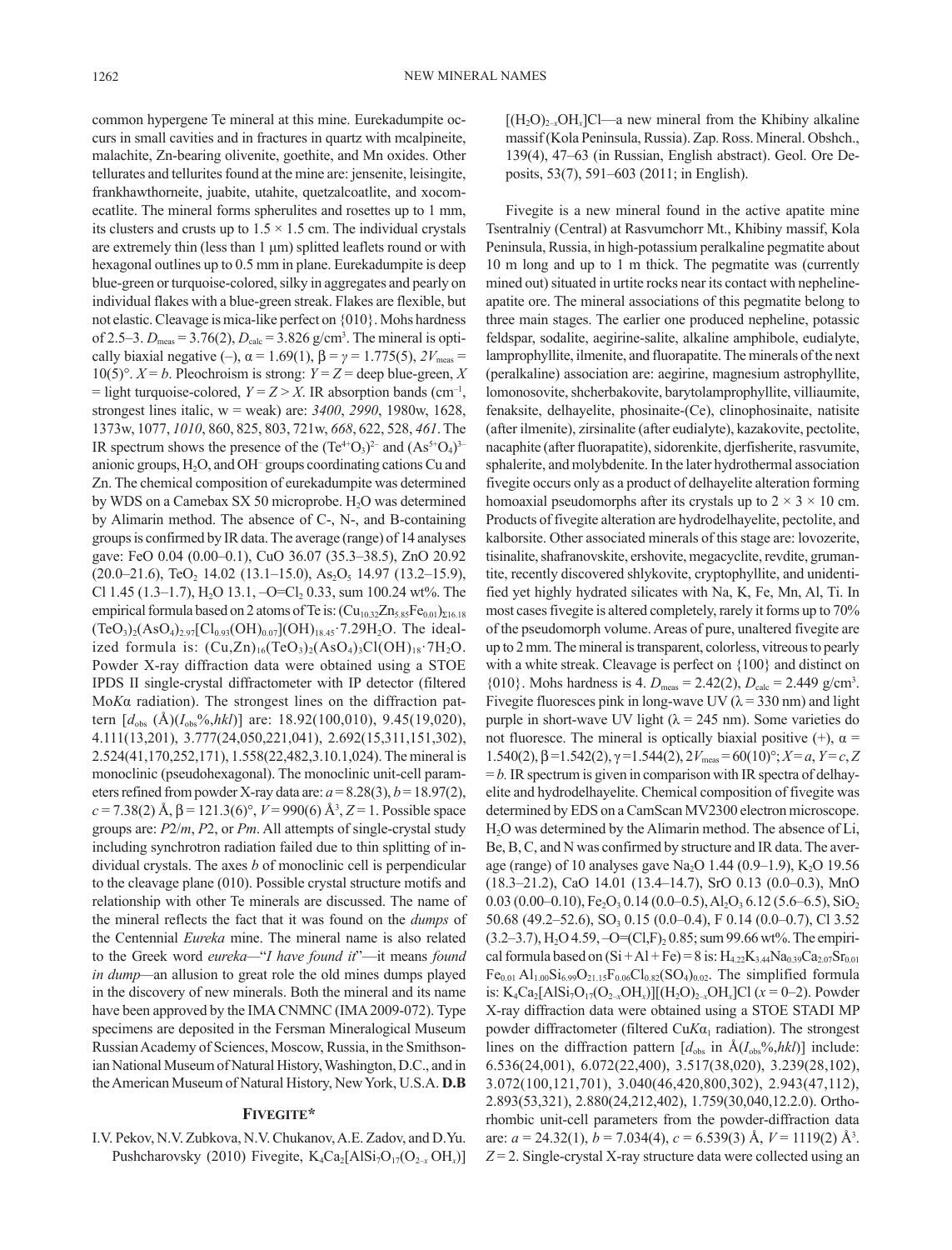Xcalibur S diffractometer with a CCD detector (Mo*K*α radiation). A total of 15458 reflections were observed, with 3452 unique reflections. The structure was refined in space group  $Pm2_1n$  to  $R1 = 0.0585$ ,  $wR2 = 0.1483$  with cell parameters:  $a = 24.335(2)$ , *b* = 7.0375(5), *c* = 6.5400(6) Å, *V* = 1120.02 (17) Å<sup>3</sup> . The crystal structure of fivegite is close to the delhayelite structure. Two-layer tetrahedral blocks  $[(A\,Si)_{2}Si_{6}O_{17}(O_{2-x}OH_{x})]$  with K and Cl in zeolite-like channels between the layers connected by Ca octahedral chains.  $H_2O$  and OH are located between the tetrahedral blocks. The crystallochemical mechanism of transformations delhayelite – fivegite – hydrodelhayelite with preservation of the stable Ca,Al,Si,O-fragment in structure is discussed and suggested as:  $(1)$  K<sub>4</sub>Na<sub>2</sub>Ca<sub>2</sub>[AlSi<sub>7</sub>O<sub>19</sub>]F<sub>2</sub>Cl + 2H<sub>2</sub>O > K<sub>4</sub>Ca<sub>2</sub>[AlSi<sub>7</sub>O<sub>17</sub>(O<sub>2-x</sub>OH<sub>x</sub>)]  $[(H_2O)_{2-x}OH_x]Cl + 2Na^+ + 2F^-$  and (2)  $K_4Ca_2[AlSi_7O_{17}(O_{2-x}OH_x)]$  $[(H_2O)_{2-x}OH_x]Cl + (5-x)H_2O > KCa_2[AlSi_7O_{17}(OH)_2](H_2O)_{6-x}$  $3K^+ + Cl^-$ . The mineral is named in memory of Russian geologist and mining engineer Mikhail Pavlovich Fiveg (1899–1986), the pioneer prospector of the Khibiny apatite deposits. Both the mineral and its name have been approved by the IMA CNMNC (IMA 2009-067). The type specimen is deposited in the Fersman Mineralogical Museum Russian Academy of Sciences, Moscow, Russia. **D.B.**

# **Fluornatromicrolite\***

T. Witzke, M. Steins, T. Doering, W. Schuckmann, R. Wegner, and H. Pöllmann (2011) Fluornatromicrolite,  $(Na,Ca,Bi)$ <sub>7</sub>Ta<sub>2</sub>O<sub>6</sub>F, a new mineral species from Quixaba, Paraíba, Brazil. Can. Mineral., 49, 1105–1110.

Electron microprobe analysis gave, as average composition, Na<sub>2</sub>O 6.39, CaO 9.96, Bi<sub>2</sub>O<sub>3</sub> 6.71, Ta<sub>2</sub>O<sub>5</sub> 76.81, F 3.63, sum 98.97 wt%, corresponding to  $(Na_{1.10}Ca_{0.64}Bi_{0.15})Ta_{2.00}O_{5.91}F_{1.02}$  (Ta fixed to 2 apfu). The mineral occurs as regular to flattened octahedral crystals up to 6 mm in size. The color of the mineral is green, and the streak is white. Adamantine luster, brittle, and with a conchoidal fracture. Cleavage not discernible.  $H = 5$ ,  $D_{\text{meas}} = 6.49(6)$  $g/cm<sup>3</sup>, D<sub>calc</sub> = 6.568 g/cm<sup>3</sup> (Z = 8)$ . Optically isotropic, refractive index 2.11(2) (ellipsometric determination, 633 nm). Single-crystal X-ray structure study  $(R = 0.034)$  indicated cubic symmetry, space group  $Fd3m$ ,  $a = 10.4451(2)$  Å. Strongest lines of the X-ray powder pattern (Philips Norelco diffractometer, Cu*K*α radiation) are 6.023(31,111), 3.148(33,311), 3.015(100,222), 2.610(27,400), 1.846(59,440), and 1.574(47,622).

The mineral is associated with perthitic microcline, albite, amblygonite, muscovite, quartz, elbaite, tantalite-(Fe), tantalite- (Mn), and green beryl in the Alto Quixaba granitic pegmatite, Frei Martinho municipality, Paraíba State, northeastern Brazil. The name, which alludes to the composition, conforms to the approved nomenclature scheme for pyrochlore group minerals. Type specimens of fluornatromicrolite are deposited in the Mineralogical Collection of the Bergakademie Freiberg, Germany (no. 77975), and in the Mineralogical Collection of the Martin-Luther Universität Halle, Institut für Geologische Wissenschaften (no. 010356). **G.D.G and F.C.**

# **Magnesiohögbomite-2***N***4***S\**

T. Shimura, J. Akai, B. Lazic, T. Armbruster, M. Shimizu, A. Kamei, K. Tsukada, M. Owada, and M. Yuhara (2012)

Magnesiohögbomite-2*N*4*S*: A new polysome from the central Sør Rondane Mountains, East Antarctica. Am. Mineral., 97, 268–280.

The new polysome magnesiohögbomite-2*N*4*S* (IMA 2010- 084) was found in the Sør Rondane Mountains, East Antarctica. It occurs in Mg-Al-rich, Si-poor skarns, characterized by a corundum-spinel-phlogopite-clinochlore assemblage.

Magnesiohögbomite-2*N*4*S* appears macroscopically orange red, the streak is light orange colored. Euhedral crystals are hexagonal plates or prisms with cleavage planes on {001}. The mineral is optically uniaxial  $(-)$  and pleochroic with  $O =$ reddish brown and  $E =$  pale brown. The mean refractive index calculated from reflectance data in air at 589 nm is 1.85(3). The calculated density is  $3.702(2)$  g/cm<sup>3</sup>. The Mohs hardness is 6.5–7, and VHN300 =  $1020-1051$ , mean 1032 kg/mm<sup>2</sup>. The mean chemical composition (wt%) is  $SiO$ , 0.05, TiO, 7.08,  $SnO<sub>2</sub> 0.15, Al<sub>2</sub>O<sub>3</sub> 66.03, Cr<sub>2</sub>O<sub>3</sub> 0.02, Fe<sub>2</sub>O<sub>3</sub> 0.50, FeO 4.87, MnO$ 0.06, MgO 18.71, CaO 0.01, ZnO 0.96, NiO 0.01, CoO 0.02, F 0.06, Cl 0.01,  $H_2O$  1.00, sum 99.51. The simplified formula is  $(Mg_{8.2}Fe_{1.2}Zn_{0.2})^2$ <sup>+</sup> $(Al_{22.7}Fe_{0.1})^3$ <sup>+</sup> $Ti_{1.6}^{4+}O_{46}(OH)_{2}$  and ideal formula is  $Mg_{10}Al_{22}Ti_2O_{46}(OH)_2$ . This mineral is a solid solution between the two ideal end-members,  $(Mg, Fe, Zn)_{10}^{2+}(A1, Fe)_{22}^{3+}Ti_{2}^{4}O_{46}(OH)_{2}$  and  $(Mg,Fe,Zn)^{2*}_{8}(Al,Fe)^{3*}_{26}O_{46}(OH)_{2}.$  The mineral is hexagonal, space group *P*63*mc* (no. 186), *a* = 5.71050(10), *c* = 27.6760(4) Å, *Z* = 1,  $V = 781.60(2)$  Å<sup>3</sup>. The strongest lines in the powder XRD pattern  $[d_{obs}$  in  $\hat{A}(I_{obs}\%hkl)]$  are: 2.8561(4,37,110), 2.6120(3,39,109), 2.42818(16,100,116), 2.4160(4,39,1010), 2.01181(13,50,208), 1.54892(16,35,2110), 1.42785(6,57,220).

The type material is deposited at the National Museum of Nature and Science, Tokyo, Japan, under the registration number NSM-MF15438. Parts of the holotype are deposited at the following places; (1) Polar Science Museum, Tokyo, Japan (no. NIPR-0073), (2) Science Museum of Niigata University, Niigata, Japan (no. NUMIN-NM02), and (3) Museum of Natural History Bern, Switzerland (no. NMBE 41105). **K.T.T.** 

#### **Manganoeudialyte\***

S.F. Nomura, D. Atencio, N.V. Chukanov, R.K. Rastsvetaeva, J.M.V. Coutino, and T.K. Karipidis (2010) Manganoeudialyte—a new mineral from Poços De Caldas, Minas Gerais, Brazil. Zap. Ross. Mineral. Obshch., 139(4), 35–47 (in English, Russian abstract).

Manganoeudialyte is a new member of eudialyte group found in nepheline syenites (khibinites) at the northern edge ("Anel Norte") of the alkaline Poços de Caldas massif, Minas Gerais, Brazil. It occurs in aggregates up to 1 cm in size interstitial to the rock-forming minerals and associated with eudialyte, K-feldspar, nepheline, aegirine, analcime, sodalite, rinkite, lamprophyllite, astrophyllite, titanite, fluorite, and cancrinite. The mineral grains are pink to purple, vitreous, translucent to transparent with a white streak. It has Mohs hardness of 5–6 and is brittle. Cleavage or parting were not observed. It does not fluoresce under UV light.  $D_{\text{meas}} = 2.89$ ,  $D_{\text{calc}} = 2.935$  g/cm<sup>3</sup>. The mineral is uniaxial positive  $(+)$ ,  $\omega = 1.603(2)$ ,  $\varepsilon = 1.608(2)$ , nonpleochroic. Main absorption bands of the IR spectrum are:  $(cm^{-1})$ ; s = strong, w = weak, sh = shoulder): 3440 (O-H stretch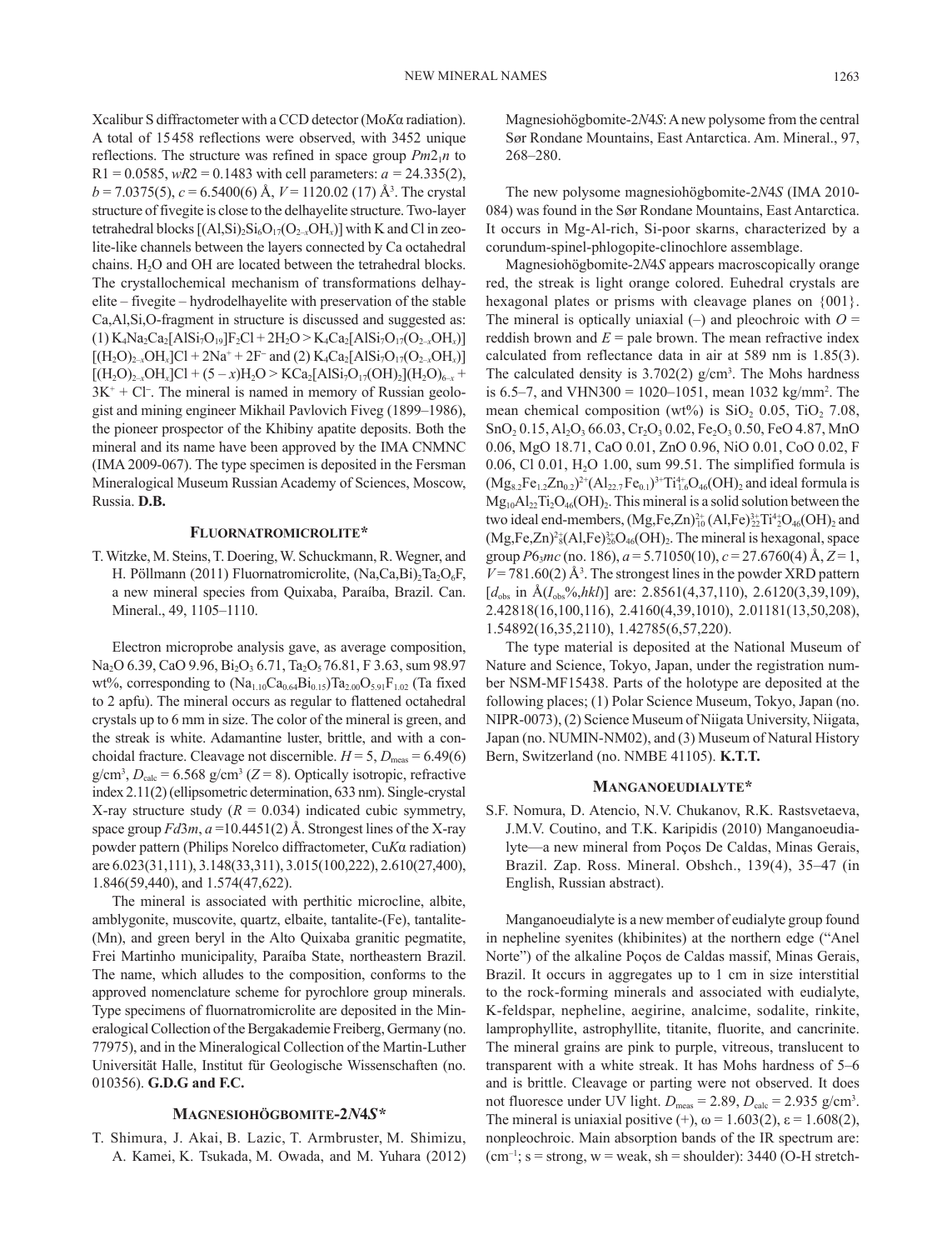ing vibrations of H-bonded groups), 1677w, 1620w (HOH bending vibrations of H2O), 1135sh, 1052sh, 1017s, 978s (Si-O stretching vibrations of tetrahedral rings), 933s (Si-O stretching vibrations of M3 and M4 tetrahedra), 740, 696, 661, 580w (mixed Si-O stretching and OSiO bending vibrations), 529 (stretching vibrations of FeO<sub>5</sub> polyhedra), 477s, 450s, 415sh (SiOSi bending vibrations combined with different stretching vibrations cation-oxygen). The chemical composition of manganoeudialyte was determined by microprobe (WDS).  $H_2O$  content was obtained by the modified Penfield method. The absence of  $CO<sub>3</sub>$  groups confirmed by IR data. The average of 12 analyses (range) gave Na<sub>2</sub>O 12.01 (11.39–12.43), K<sub>2</sub>O 0.59 (0.57–0.64), CaO 10.70 (9.73–11.06), MnO 3.51 (3.04–3.88), SrO 3.00  $(2.68-3.64)$ , FeO 2.72  $(2.45-2.92)$ , Al<sub>2</sub>O<sub>3</sub> 0.41  $(0.07-2.79)$ , La<sub>2</sub>O<sub>3</sub> 0.15 (0.03–0.26), Ce<sub>2</sub>O<sub>3</sub> 0.12 (0.03–0.19), Nd<sub>2</sub>O<sub>3</sub> 0.00  $(0.00-0.03)$ , SiO<sub>2</sub> 48.70 (48.24–49.14), TiO<sub>2</sub> 0.47 (0.33–0.59),  $ZrO<sub>2</sub>$  12.08 (11.24–12.50), Nb<sub>2</sub>O<sub>5</sub> 1.21 (0.93–1.72), HfO<sub>2</sub> 0.25  $(0.15-0.35)$ , F 0.08  $(0.00-0.23)$ , Cl 0.99  $(0.91-1.06)$ , H<sub>2</sub>O 3.5, –O=(Cl,F) –0.26; sum 100.23 wt%. The empirical formula based on  $(Si + A1 + Zr + Ti + Hf + Nb) = 29$  is:  $H_{12.08}Na_{12.05}Sr_{0.90}$  $K_{0.39}La_{0.03}Ce_{0.02}Ca_{5.93}(Mn_{1.54}Fe_{1.18})Zr_{3.03}Nb_{0.28}Al_{0.25}Hf_{0.04}Ti_{0.18}Si_{25.20}$  $O_{79.40}Cl_{0.87}F_{0.13}$ . The simplified end-member formula given as:  $Na<sub>14</sub>Ca<sub>6</sub>Mn<sub>3</sub>Zr<sub>3</sub>[Si<sub>26</sub>O<sub>72</sub>(OH)<sub>2</sub>]Cl<sub>2</sub>·4H<sub>2</sub>O. Power X-ray diffrac$ tion data for manganoeudialyte were obtained using a Siemens D5000 difractometer with a position sensitive detector (filtered Cu*K*α radiation). The strongest lines of the X-ray powder diffraction pattern [*d*, Å(*I*%,*hkl*)] are: 11.537(10,101), 6.421(37,104), 4.329(30,205), 3.526(46,027), 3.218(100,208), 3.023(25,042), 1.609(77,4.1.15), 1.605(41,4.0.16) with refined unit-cell parameters:  $a = 14.253(1)$ ,  $c = 30.079(4)$  Å,  $V = 5292(1)$  Å<sup>3</sup>, space group  $R3m$ ;  $Z = 3$ . Single-crystal X-ray data were collected using an Xcalibur S diffractometer with a CCD detector (Mo*K*α radiation). Crystal structure has been refined to  $R = 0.033$  for 3129 independent reflections with  $F > 3\sigma(F)$ ; total 100940 reflections. Unit cell parameters: *a* = 14.2418(1), *c* = 30.1143(3) Å,  $V = 5289.7(1)$  Å<sup>3</sup>. The crystal-chemical formula, derived from and consistent with the results of the single-crystal X-ray structure analysis is  $[Na_{11.93}Sr_{0.81}(H_3O)_{0.70}K_{0.39}Ce_{0.07}]_{\Sigma13.90}[Ca_6]$  $\frac{[V^I M_{1.56}V_{1.20}V_{1.20}V_{1.26}V_{1.25}]}{[V_{1.26}V_{1.25}V_{1.25}V_{1.25}V_{1.25}V_{1.25}V_{1.25}V_{1.25}V_{1.25}V_{1.25}V_{1.25}V_{1.25}V_{1.25}V_{1.25}V_{1.25}V_{1.25}V_{1.25}V_{1.25}V_{1.25}V_{1.25}V_{1.25}V_{1.25}V_{1.25}V_{1.25}V_{1.25}$  $\left[\text{^{IV}Si}_{0.81}\text{^{VI}Ti}_{0.19}\right]_{\Sigma1.00}\left[\text{Si}_{24}\text{O}_{72}\right]\left[\text{(OH)}_{2}\right]\left[\text{(H}_{2}\text{O})_{3.55}\text{Cl}_{0.88}(\text{OH})_{0.84}\text{O}_{0.40}\right]$  $F_{0.13}]_{\Sigma 5.80}$ . Manganoeudialyte is named following the nomenclature of eudialyte group. Mn is prevalent in the group of sites M2 of the group general formula  $N1_3N2_3N3_3N4_3N5_3M1_6M2_{3-6}$  $M3M4Z_3[Si_{24}O_{72}]O'_{4-6}X_2$  (by Johnsen et al., 2003). It has distorted octahedral coordination  $[MnO_4(H_2O)_2]$ . Thus manganoeudialyte contains more  $H_2O$  pfu than eudialyte. The main distinction of manganoeudialyte from another non-centrosymmetric Mndominant mineral kentbrooksite is the prevalence of Si in M3 and M4 sites. Both the mineral and its name have been approved by the IMA CNMNC (IMA 2009-039). Type material is deposited in the Museum of Geosciences, Institute of Geosciences, University of São Paulo, São Paulo, Brazil. **D.B.**

## **Mejillonesite\***

D. Atencio, N.V. Chukanov,F. Nestola,T. Witzke,J.M.V. Coutinho, A.E. Zadov,R.R. Contreira Filho, and G. Färber (2012) Mejillonesite, a new acid sodium, magnesium phosphate mineral, from Mejillones, Antofagasta, Chile. Am. Mineral*.,* 97, 19–25.

Mejillonesite (IMA 2010-068) occurs very sparsely as isolated crystal aggregates in thin zones on the north slope of Cerro Mejillones (23°05′ 44.56″S 70°30′ 53.78″W), Mejillones Peninsula, Mejillones, Antofagasta, II Region, Chile. Associated minerals are bobierrite, opal, clinoptilolite-Na, clinoptilolite-K, and gypsum. Mejillonesite occurs as orthorhombic prismatic and elongated thick tabular crystals up to 6 mm long, usually intergrown in radiating aggregates. The dominant form is the pinacoid {100}. Prisms {*hk*0}, {*h*0*l*}, and {0*kl*} are also observed. Twinning was not observed. The crystals are colorless, their streak is white, and the luster is vitreous. The mineral is transparent. It is non-fluorescent under both long- and short-wave ultraviolet light. The Mohs hardness is 4, tenacity is brittle. The cleavage is perfect on  $\{100\}$ , good on {010} and {001}, parting was not observed and fracture is stepped. The measured density is  $2.36(1)$  g/cm<sup>3</sup> by flotation in heavy liquids; the calculated density is 2.367 g/cm<sup>3</sup> based on the empirical formula and unit-cell parameters derived from the singlecrystal structure study. In transmitted light, mejillonesite is biaxial (–) and has α = 1.507(2), β = 1.531(2), γ = 1.531(2), 2*V* (meas) = 15(10)°,  $2V$  (calc) = 0° (589 nm). The optical orientation is  $X = a$ , *Z* = elongation direction. The mineral is non-pleochroic. Dispersion is  $r > v$ , medium. The chemical composition is (by EDS, H<sub>2</sub>O by the Alimarin method, wt%): Na<sub>2</sub>O 9.19, MgO 26.82, P<sub>2</sub>O<sub>5</sub> 46.87, H2O 19, total 101.88. The empirical formula, based on 11 oxygen atoms, is  $Na<sub>0.93</sub>Mg<sub>2.08</sub>(PO<sub>3</sub>OH)<sub>1.00</sub>(PO<sub>4</sub>)<sub>1.06</sub>(OH)<sub>0.86</sub>·0.95H<sub>5</sub>O<sub>2</sub>. The$ strongest eight X-ray powder-diffraction lines  $[d_{obs}$  in  $\hat{A}(I_{obs}\%hkl)]$ are: 8.095(100,200), 6.846(9,210), 6.470(8,111), 3.317(5,302), 2.959(5,132), 2.706(12,113), 2.157(19,333), and 2.153(9,622). The crystal structure was solved on a single crystal  $(R = 0.055)$ and gave the following data: orthorhombic, *Pbca*, *a* = 16.295(1), *b* = 13.009(2), *c* = 8.434(1) Å, *V* = 1787.9(4) Å<sup>3</sup> , *Z* = 8.

Type material is deposited in the Museu de Geociências, Instituto de Geociências, Universidade de São Paulo, Rua do Lago, 562, 05508-080 São Paulo, SP, Brazil, catalog number DR712, and in the Fersman Mineralogical Museum of the Russian Academy of Sciences, Moscow, Russia, registration number 4043/1 (fragment of holotype). **K.T.T.**

#### **Menchettiite\***

L. Bindi, F.N. Keutsch, and P. Bonazzi (2012) Menchettiite,  $AgPb_{2.40}Mn_{1.60}Sb_3As_2S_{12}$ , a new sulfosalt belonging to the lillianite series from the Uchucchacua polymetallic deposit, Lima Department, Peru. Am. Mineral., 97, 440–446.

Menchettiite (IMA 2011-009), ideally AgPb<sub>2.40</sub>Mn<sub>1.60</sub>Sb<sub>3</sub>As<sub>2</sub>S<sub>12</sub>, is a new mineral from the Uchucchacua polymetallic deposit, Oyon district, Catajambo, Lima Department, Peru. It occurs as black, anhedral to subhedral grains up to 200 μm across, closely associated with orpiment, tennantite/tetrahedrite, other unnamed minerals of the system Pb-Ag-Sb-Mn-As-S, and calcite. Menchettiite is opaque with a metallic luster and possesses a black streak. It is brittle, with uneven fracture; the Vickers microhardness (VHN100) is 128 kg/mm2 (range 119–136) (corresponding to a Mohs hardness of  $2\frac{1}{2}$ . The calculated density is 5.146 g/cm<sup>3</sup> (on the basis of the empirical formula). In plane-polarized incident light, menchettiite is weakly to moderately bireflectant and weakly pleochroic from dark gray to a dark green. Internal reflections are absent. Between crossed polarizers, the mineral is anisotropic, without characteristic